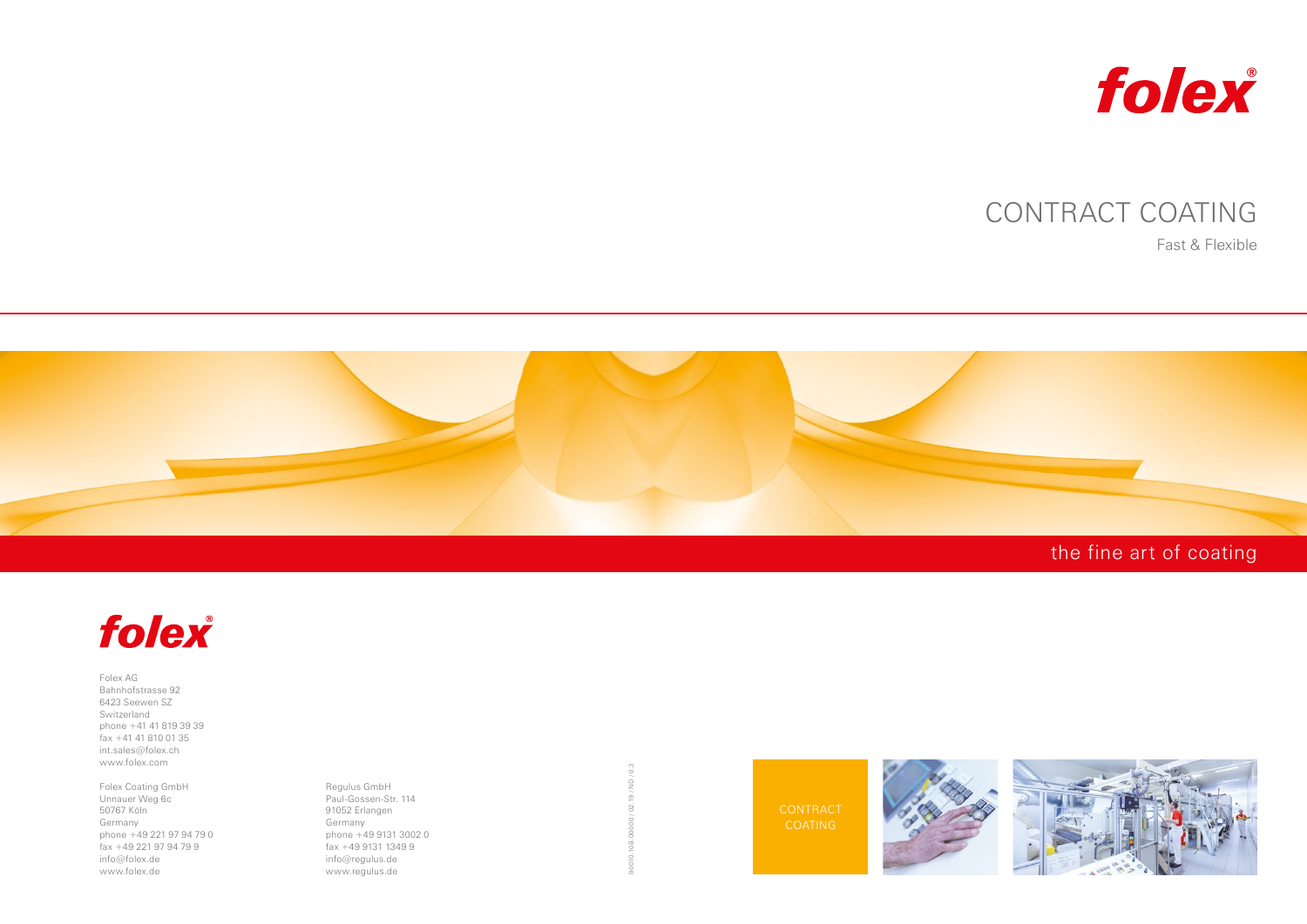











## CONTRACT COATING

#### YOUR PARTNER WITH MORE THAN 100 YEARS EXPERIENCE IN COATING AND CONVERTING

The Folex Group specialises in the finishing and coating of films and specialities and has production companies based in Switzerland (Schwyz) and Germany (Cologne, Erlangen) that offer high-quality products and tailor made services for a wide variety of markets. The Folex product world comprehends solutions from the printing industry or digital and large-format printing, the office and home sector, all the way to primary products for the electronics industry. In addition to which, we have also developed extensive skills in membrane separation technology. Especially in the field of contract coating, Folex customers can participate from our wide know-how and production possibilities.

We coat on your substrate according to your formulation recipes or develop together with you a complete solution. Our services include:

Film thickness:  $0.005 - 2.00$  mm All substrates like PET, PC, PVC, PMMA, PE, PP, paper, metal films etc.

Coating width: up to 165 cm

Thickness of dry coating: 0.1 – 80 my, treatment of both sides

Cleanroom converting: VDI 2083/3 / EN ISO 14644-1/3, Class 7

#### 1. FORMULATION

- **Storage**
- **Dissolving**
- Mixing
- Dispersing
- $Filling$
- **Turraxing**
- **Grinding**
- Shipping

#### 2. COATING

- Clean room coating
- Thermal drying
- **UV** hardening
- Corona treatment
- **Atmospheric plasma**
- **Laboratory and pilot coating lines**
- **Embossing**
- **Water based and solvent based formulations**
- **Hotmelt** (narrow web)
- Thermal stabilization
- **Lamination up to 2mm total thickness**
- **Modern exhaust gas treatment with regenerative heat exchange**

#### 3. CONVERTING

We convert to the requested sizes and box the materials. Logistics according to your request on three sites (Schwyz, Cologne and Erlangen).

#### CLEANROOM CONVERTING

VDI 2083/3 / EN ISO 14644-1/3, Class 8

#### SHEET CONVERTING

#### ROLL CONVERTING (SMALL AND SHORT ROLLS)

#### OPTIONS

- **Interleaving paper or film**
- **Single sided or double sided protection film**
- **Paperbacking**
- **Perforation**
- Rewinding
- **Assembling**

Please ask for your specific solution: customercc@folex.ch

More informations under www.folex.com

Customer supplied formulations are coated by us, can be further developed and / or modified. However, formulations can also be produced and coated or shipped by us in cans or containers.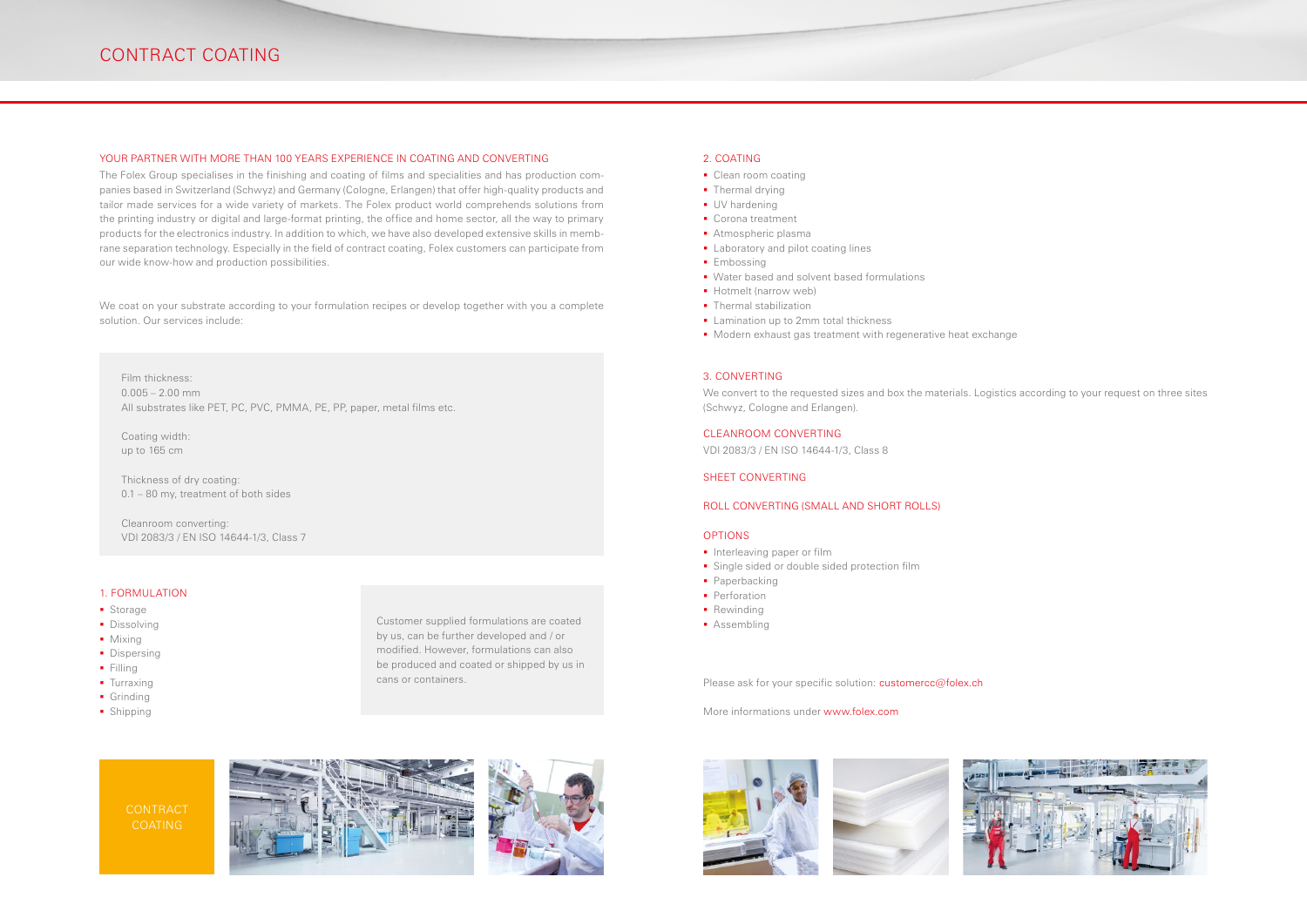| <b>LOCATION</b>                             | SCHWYZ                                                      | SCHWYZ                      | SCHWYZ                                                          | COLOGNE                      | ERLANGEN                                                                                | ERLANGEN                                                        | ERLANGEN                                                |  |
|---------------------------------------------|-------------------------------------------------------------|-----------------------------|-----------------------------------------------------------------|------------------------------|-----------------------------------------------------------------------------------------|-----------------------------------------------------------------|---------------------------------------------------------|--|
|                                             |                                                             |                             |                                                                 |                              |                                                                                         |                                                                 |                                                         |  |
| <b>COATING METHOD</b>                       | REVERSE ROLL /<br>WIRE-BAR                                  | REVERSE ROLL                | REVERSE ROLL                                                    | WIRE-BAR                     | 3 TROLLIES WITH MULTI-<br>PRESSURE-GRAVURE, KNIFE<br>OVER ROLL, NOZZLE WITH<br>WIRE-BAR | NOZZLE WITH WIRE-BAR,<br>KNIFE OVER ROLL OR<br>CLASSIC WIRE-BAR | HOTMELT WITH NOZZLE                                     |  |
| <b>GROUND SPEED MIN.</b>                    | 1 M/MIN.                                                    | 5 M/MIN.                    | $2$ M/MIN.                                                      | $1$ M/MIN.                   | 5 M/MIN.                                                                                | 6 M/MIN.                                                        | 20 M/MIN.                                               |  |
| <b>GROUND SPEED MAX.</b>                    | 16 M/MIN.                                                   | 55 M/MIN.                   | 70 M/MIN.                                                       | 15 RESP. 30 M/MIN.           | 200 M/MIN                                                                               | 80 M/MIN.                                                       | 150 M/MIN.                                              |  |
| INSTALLATION COATING STATION                | MODULAR                                                     | FIXED INSTALLED             | <b>FIXED INSTALLED</b>                                          | MODULAR                      | MODULAR                                                                                 | PARTIALLY MODULAR                                               | MODULAR                                                 |  |
| <b>COATING CHEMICAL</b>                     |                                                             |                             |                                                                 |                              |                                                                                         |                                                                 |                                                         |  |
| <b>TYPES</b>                                | SOLVENT/DISPERSION                                          | SOLVENT/DISPERSION          | SOLVENT/DISPERSION                                              | SOLVENT/DISPERSION           | SOLVENT/DISPERSION                                                                      | SOLVENT/DISPERSION                                              | HOTMELT                                                 |  |
| WET FILM THICKNESS MIN.                     | 30/1 MY                                                     | 30 MY                       | 30 MY                                                           | 10 MY                        | 5 MY                                                                                    | 10 MY                                                           | N/A                                                     |  |
| WET FILM THICKNESS MAX.                     | 400 MY                                                      | 300 MY                      | 400 MY                                                          | 250 MY                       | 180 MY                                                                                  | 245 MY                                                          | N/A                                                     |  |
| COATING WEIGHTS (DRIED)                     | $0.2 - 100 / 0.2 - 200$ G/M <sup>2</sup>                    | $0.2 - 80$ G/M <sup>2</sup> | $0.2 - 100$ G/M <sup>2</sup>                                    | $0.2 - 125$ G/M <sup>2</sup> | $2 - 80$ G/M <sup>2</sup>                                                               | $0.5 - 40, 5 - 140, 10$ G/M <sup>2</sup>                        | $20 - 150$ G/M <sup>2</sup>                             |  |
| UNWINDING STATION                           |                                                             |                             |                                                                 |                              |                                                                                         |                                                                 |                                                         |  |
| ROLL WEIGHT MAX.                            | 400 KG                                                      | 400 KG                      | 1000 KG                                                         | 1250 KG                      | 1200 KG                                                                                 | 500 KG                                                          | 40 KG                                                   |  |
| OUTSIDE DIAMETER ROLL MAX.                  | 640 MM                                                      | 720 MM                      | 1000 MM                                                         | 790 MM                       | 800 MM                                                                                  | 500 MM                                                          | 600 MM                                                  |  |
| WEB WIDTH MAX.                              | 1600 MM                                                     | 1310 MM                     | 1700 MM                                                         | 1650 MM                      | 1580 MM                                                                                 | 1300 MM                                                         | 380 MM                                                  |  |
| MATERIAL THICKNESS MAX.                     | 1000 MY                                                     | 800 MY                      | 250 MY                                                          | 2500 MY                      | 450 MY                                                                                  | 500 MY                                                          | 300 MY                                                  |  |
| MATERIAL THICKNESS MIN.                     | 19 MY                                                       | 36 MY                       | 12 MY                                                           | 12 MY                        | 12 MY                                                                                   | 12 MY                                                           | 23 MY                                                   |  |
| INLINE COATING - WEIGHT MEASURING           | $\bullet$                                                   | $\bullet$                   | $\bullet$                                                       |                              | $\bullet$                                                                               |                                                                 |                                                         |  |
| CONTINUOUS DRIVING                          | $\bullet$                                                   | $\bullet$                   | $\bullet$                                                       |                              | $\bullet$                                                                               |                                                                 |                                                         |  |
| <b>COATING STATION</b>                      |                                                             |                             |                                                                 |                              |                                                                                         |                                                                 |                                                         |  |
| NUMBER OF COATING STATIONS                  | $\overline{1}$                                              | 2                           | $\overline{1}$                                                  |                              | $\overline{1}$                                                                          | 2                                                               | $\overline{1}$                                          |  |
| COATING WIDTH MIN.                          | 800 MM                                                      | 800 MM                      | 600 MM                                                          | 900 MM                       | 600 MM                                                                                  | 600 MM                                                          | 20 MM                                                   |  |
| COATING WIDTH MAX.                          | 1580 MM                                                     | 1300 MM                     | 1680 MM                                                         | 1600 MM                      | 1530 MM                                                                                 | 1280 MM                                                         | 350 MM                                                  |  |
| UNCOATED EDGE                               | NECESSARY                                                   | NECESSARY                   | NECESSARY                                                       | NECESSARY                    | NECESSARY                                                                               | NECESSARY                                                       | NECESSARY                                               |  |
| TEMPERING COATING SOLUTION                  | $\bullet$                                                   | $\bullet$                   | $\bullet$                                                       | $\bullet$                    |                                                                                         |                                                                 |                                                         |  |
| <b>TEMPERING ROLL</b>                       |                                                             |                             | $\bullet$                                                       |                              |                                                                                         |                                                                 |                                                         |  |
| MINIMUM VOLUME COATING SOLUTION             | 50/20 L                                                     | 70 L                        | 80 L                                                            | 20 L                         | 60 L                                                                                    | 40 L                                                            | N.S.                                                    |  |
| STANDARD VOLUME COATING SOLUTION            | OPEN                                                        | OPEN                        | OPEN                                                            | 25 L                         | OPEN                                                                                    | OPEN                                                            | OPEN                                                    |  |
| EXTRACTION VIA COATING PLANT                |                                                             | $\bullet$                   | $\bullet$                                                       | $\bullet$                    | $\bullet$                                                                               |                                                                 |                                                         |  |
| <b>CORONA TREATMENT</b>                     | CORONA                                                      | CORONA                      | CORONA                                                          | CORONA/PLASMA                | CORONA                                                                                  | CORONA                                                          | CORONA                                                  |  |
| <b>DRYING</b>                               |                                                             |                             |                                                                 |                              |                                                                                         |                                                                 |                                                         |  |
| DRYING TYPE                                 | ROLLER                                                      | ROLLER                      | AIR FLOATATION                                                  | ROLLER                       | THERMAL DRYING                                                                          | THERMAL DRYING                                                  |                                                         |  |
| <b>DRIVE MECHANISM</b>                      |                                                             |                             |                                                                 |                              |                                                                                         |                                                                 |                                                         |  |
| LENGTH DRYING CHANNEL                       | 8 M                                                         | 6.4 RESP 9.6 M              | CA. 10 M                                                        | CA. 9 M                      | 24 M                                                                                    | 3 (RECEIVING-DRYER) + 17 M                                      |                                                         |  |
| DRYING TEMPERATURE MAX.                     | 150 °C                                                      | 210 °C                      | 210 °C                                                          | CA. 180 °C                   | 150 °C                                                                                  | 110 °C                                                          |                                                         |  |
| SECTIONS                                    | 3                                                           | 4 RESP 6                    | 3                                                               | 3                            | 6                                                                                       | $1$ (RECEIVING-DRYER) + 7 M                                     |                                                         |  |
| FILTRATION OF THE SUPPLY AIR (FILTER CLASS) | H13                                                         | H11                         | H14                                                             | FILTERED                     | FILTERED                                                                                | FILTERED                                                        |                                                         |  |
| CONTACTLESS WINDING                         |                                                             |                             |                                                                 |                              |                                                                                         |                                                                 |                                                         |  |
| WEB EDGE CONTROL BEFORE WINDING             |                                                             | $\bullet$                   | $\bullet$                                                       |                              |                                                                                         |                                                                 |                                                         |  |
| UV DRYER, HG-LAMPS                          | $\bullet$                                                   |                             | $\bullet$                                                       | $\bullet$                    |                                                                                         |                                                                 |                                                         |  |
| <b>LAMINATOR</b>                            | $\bullet$                                                   |                             | $\bullet$                                                       | $\bullet$                    | $\bullet$                                                                               | $\bullet$                                                       | $\bullet$                                               |  |
| <b>REWINDER STATION</b>                     |                                                             |                             |                                                                 |                              |                                                                                         |                                                                 |                                                         |  |
| ROLL WIDTH MAX.                             | 1580 MM                                                     | 1310 MM                     | 1750 MM                                                         | 1650 MM                      | 1580 MM                                                                                 | 1300 MM                                                         | 380 MM                                                  |  |
| INLINE SLITTING STATION                     | $\bullet$ .<br><br><br><br><br><br><br><br><br><br><br><br> |                             |                                                                 |                              | $\bullet$ .                                                                             |                                                                 | $\bullet$ .<br><br><br><br><br><br><br><br><br><br><br> |  |
| ROLL WIDTH MIN.                             | 750 MM                                                      | 750 MM                      | 550 MM                                                          | 900 MM                       | 300 MM                                                                                  | 250 MM                                                          | 120 MM                                                  |  |
| ROLL WEIGHT MAX.                            | 400 KG                                                      | 400 KG                      | 1000 KG                                                         | 1250 KG                      | 1200 KG                                                                                 | 500 KG                                                          | 70 KG                                                   |  |
| OUTER DIAMETER ROLL MAX.                    | 640 MM                                                      | 680 MM                      | 1000 MM                                                         | 790 MM                       | 1000 MM                                                                                 | 500 MM                                                          | 600 MM                                                  |  |
| CORE INNSIDE DIAMETER                       | 3 AND 6 INCHES                                              | 6 INCHES                    | 6 INCHES                                                        | (3 AND) 6 INCHES             | 3 AND 6 INCHES                                                                          | 3 AND 6 INCHES                                                  | 3 AND 6 INCHES                                          |  |
| VARIOUS                                     |                                                             |                             |                                                                 |                              |                                                                                         |                                                                 |                                                         |  |
| HOUSING COATING STATION                     |                                                             | $\bullet$                   | $\bullet$                                                       | $\bullet$                    |                                                                                         |                                                                 |                                                         |  |
| CLEAN ROOM/HOUSING MACHINE                  | HOUSING WHOLE<br>MACHINE                                    |                             | CLEANROOM                                                       |                              |                                                                                         |                                                                 |                                                         |  |
| CAMERA FOR DEFECT DETECTION                 | $\bullet$ .<br><br><br><br><br><br><br><br><br><br><br><br> |                             | $\bullet$ .<br><br><br><br><br><br><br><br><br><br><br><br><br> |                              |                                                                                         |                                                                 |                                                         |  |

# PRODUCTION MACHINES